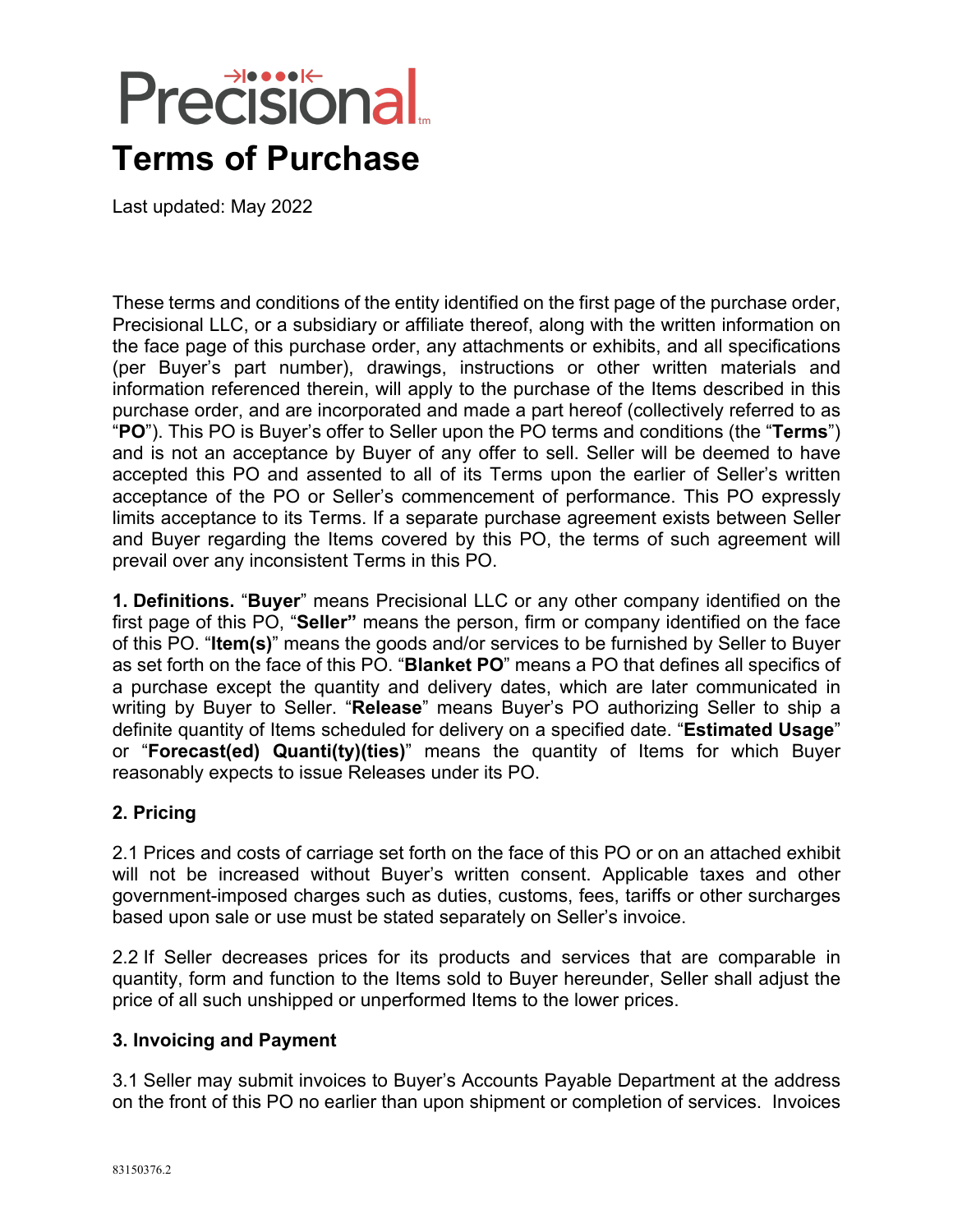must specify the PO number, order line-Item number (if any), part number, description, quantity, unit price, date of shipment, and such other information as may be reasonably requested by Buyer from time to time.

3.2 Unless otherwise specified in this PO, payment will be net forty-five (45) days from date of invoice, provided that Buyer receives Seller's correct and valid invoice, and further provided that the Items have been delivered or performed in accordance with this PO and Buyer has accepted them. Buyer is entitled at all times to set-off any amount (e.g., price or cost adjustments) owing from Seller to Buyer or any of its affiliates against any amount payable at anytime by Buyer under this PO.

### **4. Forecasts, Releases and Scheduling**

4.1 If this PO constitutes a Blanket PO, any Item quantities designated as Estimated Usage(s) or Forecast(ed) Quant(y)(ies) are provided for Seller's planning purposes only and are not binding purchase commitments. Only Releases represent Buyer's obligation to purchase under the Blanket PO. If this PO constitutes a Blanket PO with scheduled Releases, Seller shall acknowledge each Release promptly in writing to Buyer.

4.2 Upon 15 days written notice to Seller, Buyer may reschedule any Release in whole or in part at no additional charge. Further, Buyer may place any portion of the PO on hold by notice which shall take effect immediately upon receipt. Items placed on hold will be rescheduled for delivery within a reasonable time.

**5. Cancellation/Termination for Convenience.** Buyer may, by notice, terminate this PO in whole or in part at any time and for any reason. No charge will be imposed for cancellation of orders for Seller standard Items not unique to Buyer. Buyer's sole liability for cancellation of orders for Items unique to Buyer's design and/or specification ("**nonstandard Items**") will be as follows: Any claim for order cancellation charges for nonstandard Items must be submitted in writing by Seller to Buyer's purchasing officer associated with this PO within 30 days following receipt of Buyer's notice. Seller's claim may include (i) the cost of unique work in process, (ii) the cost of paying claims to Seller's vendors for work in process and materials directly allocable to Items cancelled and which cannot be delivered to other customers of Seller or returned to Seller's vendors. Seller shall wherever possible place such work in process or materials in inventory and sell it to, or use it for other customers. In no event will such claim or Buyer's liability exceed the total purchase price that Buyer would have paid under this PO for the Items cancelled. Upon payment of Seller's claim Buyer will be entitled to receive all work and materials paid for. Buyer reserves the right to inspect Seller's work in process and to audit all relevant documents prior to paying Seller's claim.

**6. Cancellation/Termination for Default.** If Seller fails to deliver Items on time, to replace or correct non-conforming Items, or to perform any other obligations under this PO, Buyer may by written notice of default and without liability to Buyer: (i) cancel this PO, in whole or in part, and Seller shall be liable to Buyer for all damages, losses and liability incurred by Buyer directly or indirectly resulting from Seller's default, or (ii) obtain the Items ordered hereunder from another source with any excess cost resulting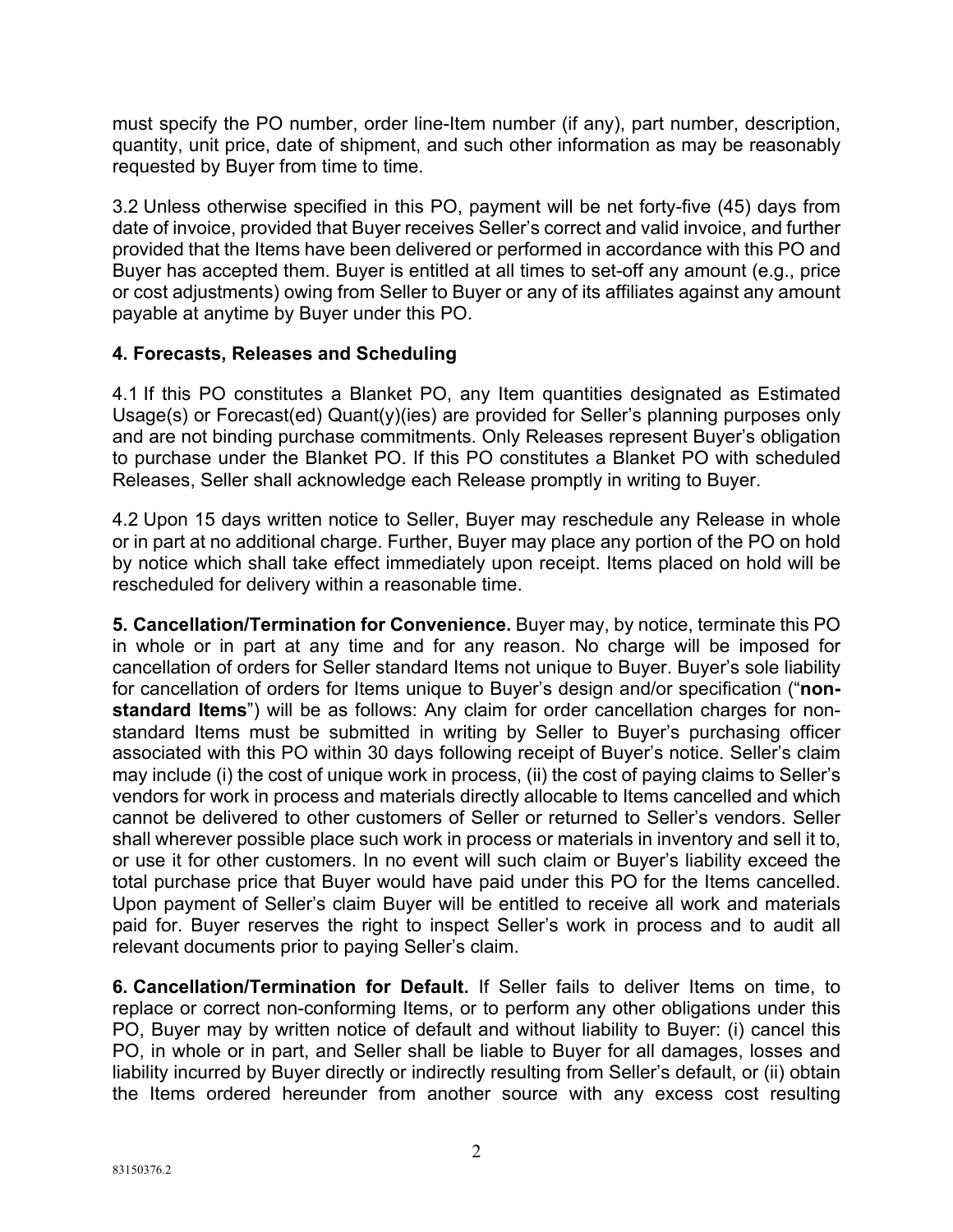therefrom chargeable to Seller, if such default(s) are not cured by Seller within 10 days of Buyer's notice. Buyer further reserves the right, by written notice of default and without liability to Buyer, to cancel and terminate this PO in whole or in part without liability to Buyer for any of the following: (i) the institution of insolvency, receivership or bankruptcy proceedings against Seller; (ii) Seller's making an assignment for the benefit of creditors; or (iii) Seller's dissolution, liquidation or ceasing to do business in the normal course.

**7. Effect of Cancellation/Termination**. Upon any notice of cancellation or termination hereunder, Seller shall immediately discontinue work and cease placing of orders for materials for that portion of the PO cancelled or terminated, but shall continue to supply any portion of this PO not cancelled or terminated and any other outstanding POs or contracts between Buyer and Seller. Upon cancellation or termination of this PO (in whole or in part) for any reason, at Buyer's request Seller shall transfer title and deliver to Buyer any completed Items, and any partially completed Items and all unique materials. The price for partially completed Items and unique materials so accepted will be mutually agreed to by the parties pursuant to good faith negotiations, but will in no event exceed the per Item PO price.

**8. Packing and Shipment.** Seller shall pack all Items for shipment in the manner specified by Buyer or, absent such direction, in a manner that follows good commercial practice, is acceptable to common carriers for shipment at the lowest rate and is adequate to ensure safe arrival. Buyer will notify Seller of the method of shipment. If no instructions are given, Seller shall select the least expensive method. Seller must mark all containers in compliance with Buyer's Bar Code Requirements Doc. #56723-DP. Items and documentation shipped must comply with the import/export laws and regulations of the SHIP TO: location. Seller must include a duplicate set of shipment documentation inside the shipment container, or the first container of multiple container shipments.

**9. Delivery.** Seller must deliver Items strictly in accordance with the schedule and quantities set out or referred to in this PO or Release. Time is of the essence of this PO. Unless otherwise specified in this PO, delivery shall be FCA Seller's Facility (Incoterms 2010) during Buyer's normal business hours or as otherwise instructed by Buyer. Buyer shall insure against normal risks of transportation. Title and risk of loss or damage to all Items covered by this PO will pass to Buyer upon delivery to the specified delivery location, subject to Buyer's right to reject and return non-conforming Items at Seller's risk and expense. If Seller expects to make a delivery that is not on time, Seller shall promptly notify Buyer in writing and (provided that the delay is due to no fault of Buyer) Seller shall (at Seller's expense) employ accelerated measures to meet the specified delivery date or minimize the delay. Buyer's acceptance of a delivery delay notice will not be construed as a waiver of any Buyer right or remedy.

**10. Inspection and Acceptance.** Each Item is subject to inspection and test by Buyer (or its authorized contract manufacturer) upon or after delivery to verify conformance to specifications and material and workmanship requirements. If Buyer rejects any Items, Buyer has the right, effective upon written notice to Seller, to: (a) rescind the PO in its entirety; (b) accept the Items at a reasonably reduced price; or (c) reject all or a portion of the Items and require replacement of the rejected Items. If Seller fails to timely deliver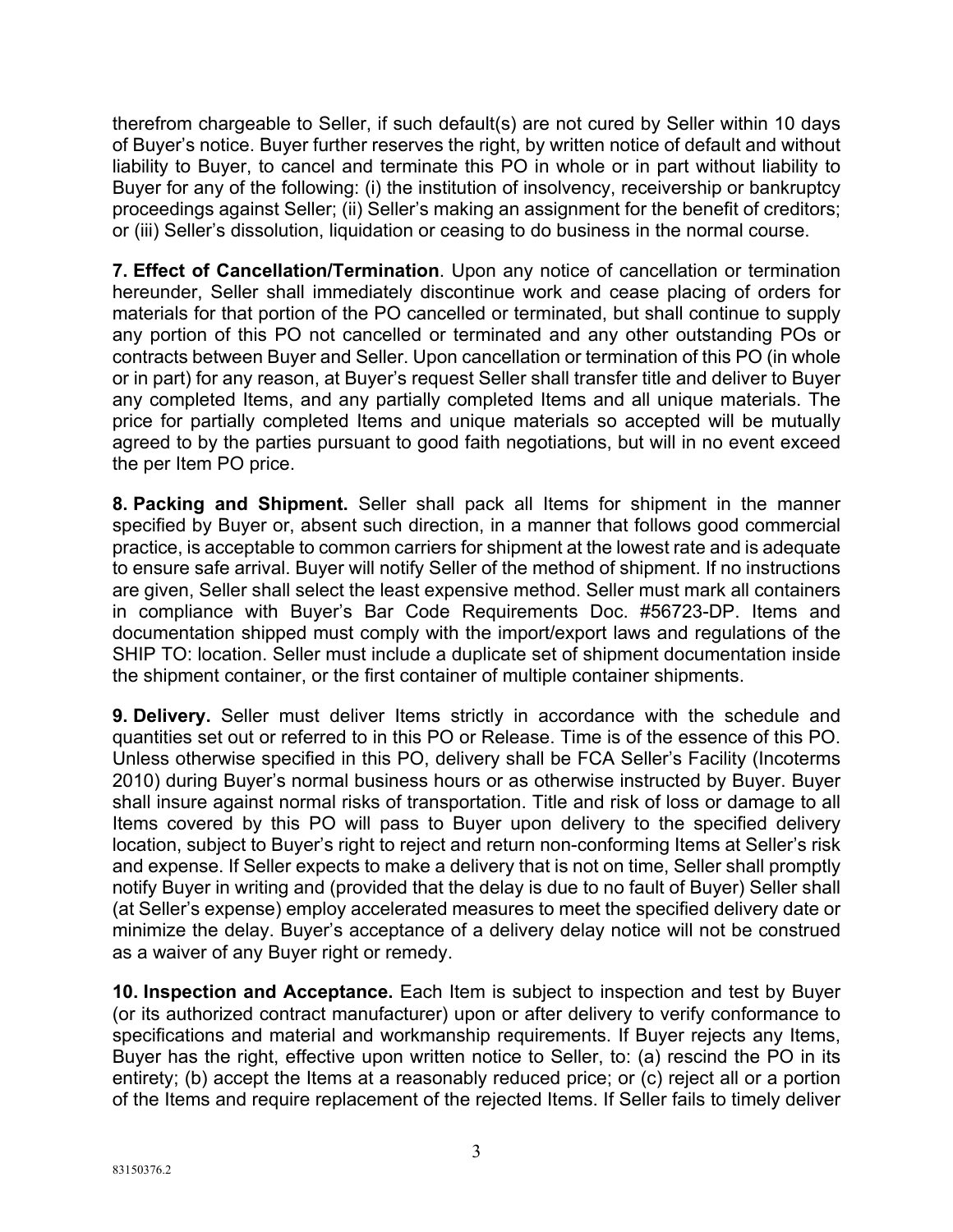replacement Items, Buyer may replace them with goods from a third party and charge Seller the cost thereof and terminate this PO. The making of payment will not prejudice Buyer's right of rejection. Upon reasonable notice and at mutually agreeable times, Seller shall permit Buyer to conduct source inspections and/or testing on Seller's premises, and Seller shall provide Buyer's of good material and workmanship, free from defects (latent or patent) and be fit and sufficient for the purpose intended; and (iii) be delivered free and clear of any liens or encumbrances. The foregoing warranties are in addition to all other warranties, whether express, implied or statutory and will survive delivery, inspection, acceptance and/or payment by Buyer.

### **11. Warranty**

11.1 Seller warrants that the Items covered by this PO will (i) conform to applicable specifications, instructions, drawings, data, Seller samples and other requirements of this PO; (ii) be merchantable, of good material and workmanship, free from defects (latent or patent) and be fit and sufficient for the purpose intended; (iii) be delivered free and clear of any liens or encumbrances; and (iv) not infringe or misappropriate any third party's patent or other intellectual property rights. The foregoing warranties are in addition to all other warranties, whether express, implied or statutory and will survive delivery, inspection, acceptance and/or payment by Buyer.

11.2 If, (due to no fault of Buyer), any of the Items furnished by Seller do not meet the warranties specified herein or otherwise applicable, Buyer may within one (1) year after its acceptance of the Items (or for such longer period of time as the Items are normally warranted by Seller), at Buyer's option, require Seller to promptly repair, replace or refund the cost of all non-conforming Items at Seller's sole cost and expense (including, without limitation, all transport costs). Any repaired Items shall incorporate the most recent engineering changes adopted by Seller. These remedies are in addition to all other remedies at law or in equity or under this PO. All warranties/remedies run to Buyer and its customers.

**12. Patents, Copyrights, Trade Secrets, Trademarks, Product Liability.** Seller shall, at its own expense, promptly defend, indemnify and hold harmless Buyer, its successors, assigns, customers and users of its products from and against all costs, expenses (including attorney's fees), and liability incurred due to actual or alleged (i) infringement of any patent, copyright, trade secret, trademark or other intellectual property right or (ii) personal injury or property damage, arising from the use, sale or distribution of the Items. If an injunction issues under any infringement claim, Seller agrees at its expense to promptly (a) procure for Buyer and its customers the right to continue using the Items, (b) modify the Items so that they become non-infringing while retaining existing functionality, or (c) replace the Items with non-infringing products/services of equivalent functionality. The indemnification provisions herein shall not apply to infringement resulting solely from Seller's compliance with Buyer's written design specifications (where provided) or Buyer's gross negligence or willful misconduct.

**13. Changes and Configuration.** Buyer's specifications (per Buyer part number) for each Item are made part of this PO. Seller shall not change the specifications,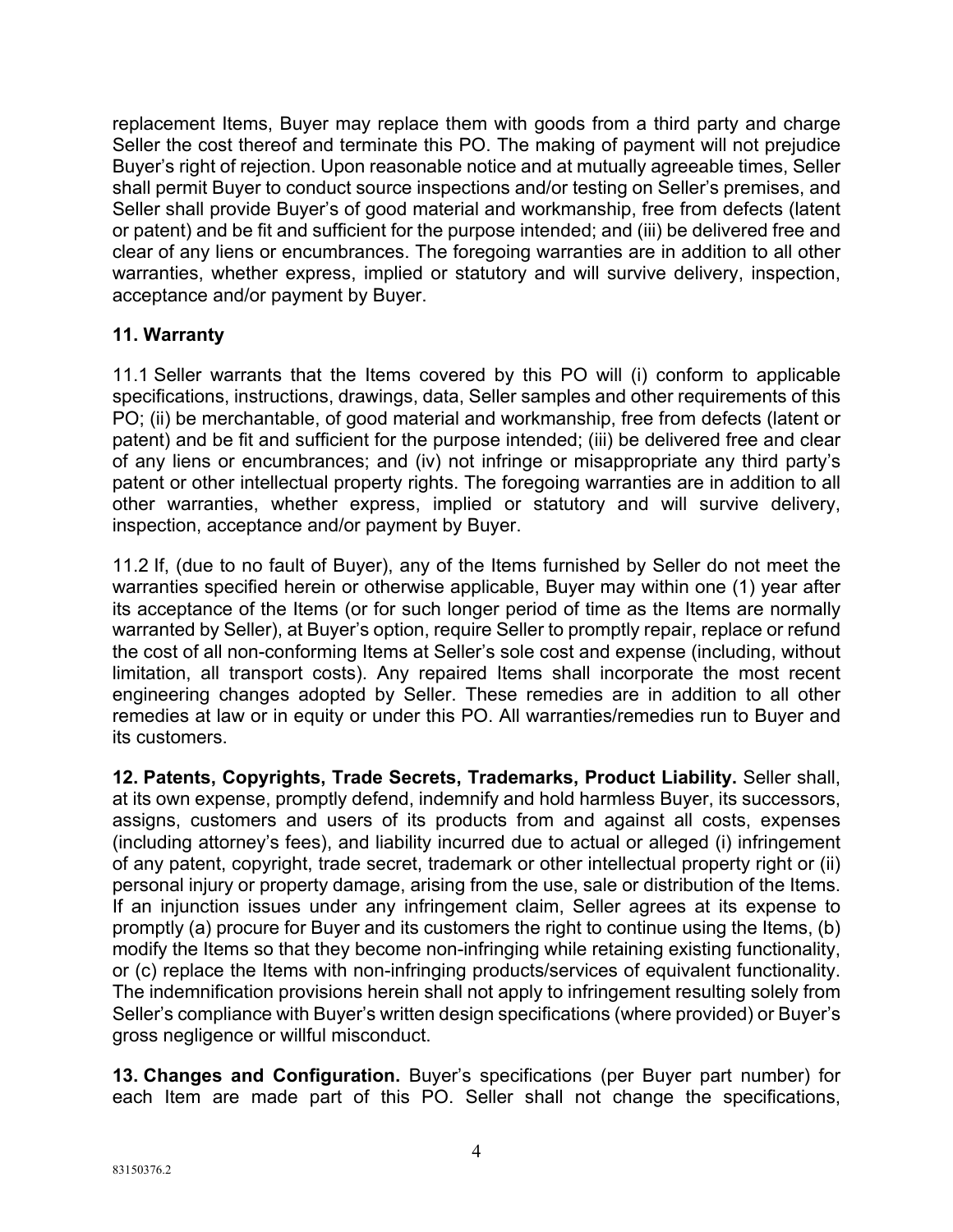manufacturing process or the site of manufacture or sourcing of any Items without Buyer's prior written approval. Seller shall cooperate with Buyer to provide configuration control and traceability systems for Items supplied under this PO, as applicable.

## **14. Compliance**

14.1 Seller shall comply with all federal, state and local laws and government rules and regulations of the United States and other countries applicable to Seller's manufacture, sale, import or export of the Items (inclusive of packaging and marking) or the performance of services covered by this PO, including but not limited to: the import and export laws/regulations of the United States Government or any agency, the United States Foreign Corrupt Practices Act of 1977 as amended pursuant to the 1988 Amendments and the International Anti-Bribery and Fair Competition Act of 1998, the OECD Convention on Combating Bribery of Foreign Public Officials in International Business Transactions, the United Kingdom Bribery Act of 2010, and comparable laws/regulations of other countries, as applicable. Likewise, Seller shall comply with all Environmental Regulations governing the manufacture, use and distribution of the Items furnished under this PO at Seller's own expense. For this purpose, "**Environmental Regulations**" means all laws, regulations, directives, ordinances, orders and decrees of any kind, adopted or implemented in any country, state, region or jurisdiction governing: (i) the use of hazardous substances; (ii) waste electrical and electronic equipment; (iii) conflict minerals; (iv) batteries, accumulators and waste batteries and accumulators; (v) packaging and packaging waste; and (vi) the registration, evaluation, authorization and restriction of chemicals. Environmental Regulations include, but are not limited to Directive 2011/65/EU of the European Parliament and of the Council of 8 June 2011, Restriction on the Use of certain Hazardous Substances in Electrical and Electronic Equipment, amended in Directive (EU) 2015/863, as may be further amended ("**EU RoHS**"), European Directive (EC) No 1907/2006 on the Registration, Evaluation, Authorization and restrictions of Chemicals ("**EU REACh**"), China Order No. 32, 2016, Administrative Measures for the Restriction of Hazardous Substances in Electrical and Electronic Products ("**China RoHS**") and notification of use of "Conflict Minerals" under Section 1502 of the United States Dodd-Frank Wall Street Reform and Consumer Protection Act, each as amended. Seller shall provide written certification and proof of its compliance under this Section 14.1 upon request. Seller will defend, indemnify and hold Buyer harmless against any liability (including attorney's fees) arising out of Seller's failure to meet any of its foregoing compliance obligations.

14.2 Seller will comply with electronics industry standards related to worker safety and fairness, environmental responsibility and business ethics encompassed in the Responsible Business Alliance Code of Conduct (published at **http://www.responsiblebusiness.org/media/docs/RBACodeofeonduct6.0\_English. pdf)**, to the extent that these codes of conduct do not directly conflict with local laws in the jurisdictions where Seller has its business operations and manufacturing facilities.

14.3 Seller is on notice that Buyer may utilize the Items specified in this PO in the manufacture of products destined for sale to the United States Government. Therefore, Seller shall comply with Executive Order No. 11246, and the rules, regulations and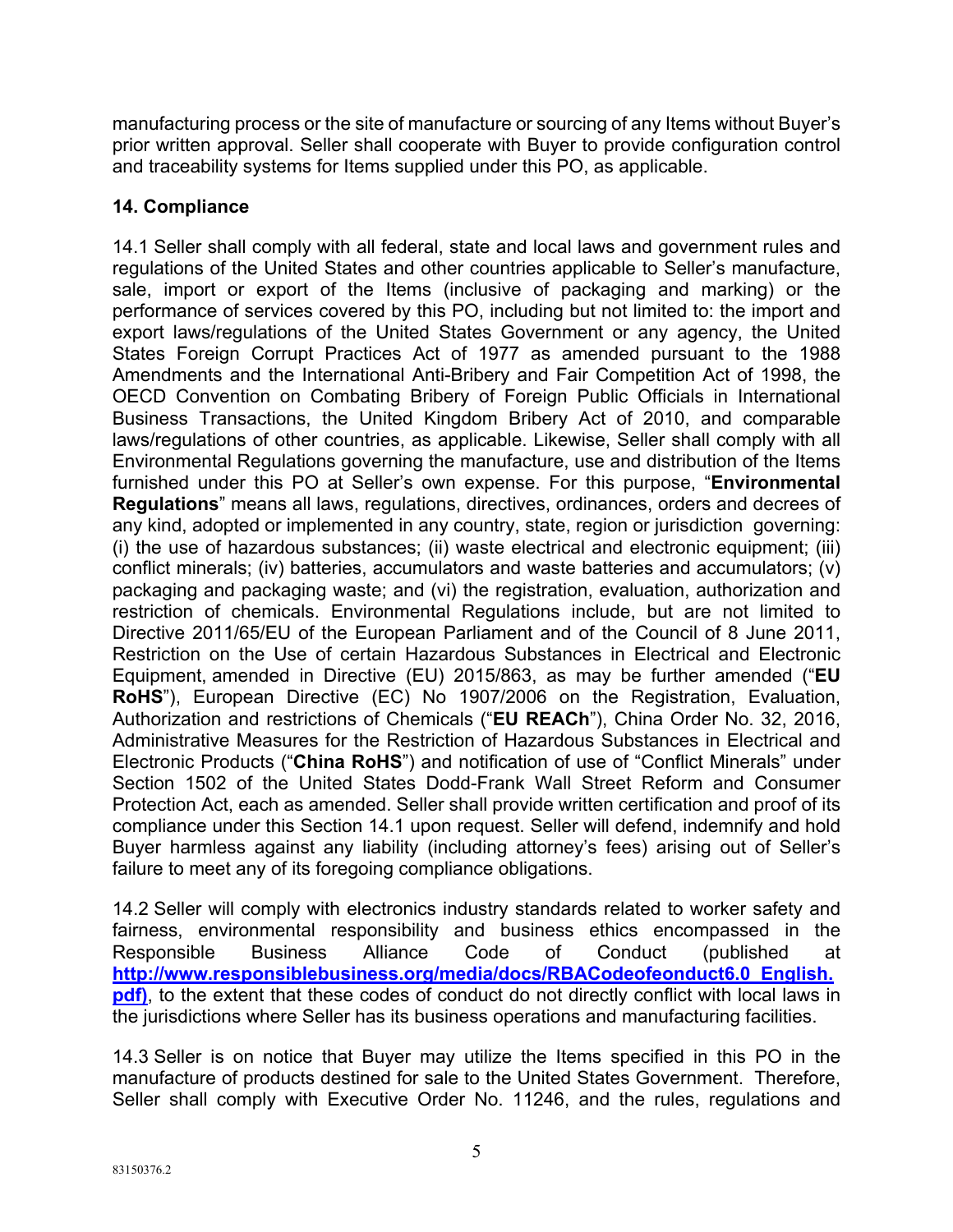relevant orders of the Secretary of Labor pertaining to equal employment laws. To the extent applicable to this PO, the Federal Acquisition Regulation (FAR) clauses are incorporated herein by reference. Acceptance of this PO constitutes certification of the following clauses: FAR 52.222-26 Equal Opportunity; FAR 52.222-35 Affirmative Action for Special Disabled and Vietnam Era Veterans; FAR 52.222-36 Affirmative Action for Handicapped Workers.

#### **15. General Provisions**

15.1 *No Assignment; Binding Effect*. A transfer, assignment or delegation of Seller's rights or obligations under this PO is void without Buyer's prior written consent. This PO will otherwise be binding upon and inure to the benefit of the Buyer, Seller, their successors and permitted assigns. Buyer may at any time assign, transfer or subcontract any or all of its rights or obligations under the PO without Seller's prior written consent.

15.2 *Limitation of Liability, Buyer's Remedies. BUYER SHALL NOT BE LIABLE TO SELLER FOR ANY INDIRECT, SPECIAL, INCIDENTAL, PUNITIVE OR CONSEQUENTIAL DAMAGES OF ANY KIND (INCLUDING LOST PROFITS) REGARDLESS OF THE FORM OF ACTION, WHETHER IN CONTRACT, TORT (INCLUDING NEGLIGENCE), STRICT LIABILITY, PRODUCT LIABILITY OR OTHERWISE, EVEN IF SUCH PARTY HAS BEEN ADVISED OF THE POSSIBILITY OF SUCH DAMAGES. Nothing in this PO shall exclude or limit (a) Seller's liability under these Terms hereof, or (b) Seller's liability for fraud, personal injury or death caused by its negligence or willful misconduct. Any remedies specified in this PO are cumulative and in addition to any other remedies provided at law or in equity.*

15.3 *General Indemnification*. Seller shall defend, indemnify and hold harmless Buyer and Buyer's subsidiaries, affiliates, successors or assigns and their respective equityholders, directors, managers, officers, and employees and Buyer's customers (collectively, "**Indemnitees**") against any and all loss, injury, death, damage, liability, claim, deficiency, action, judgment, interest, award, penalty, fine, cost or expense, including reasonable attorney and professional fees and costs, and the cost of enforcing any right to indemnification hereunder and the cost of pursuing any insurance providers (collectively, "**Losses**") arising out of or occurring in connection with the products purchased from Seller or Seller's negligence, willful misconduct or breach of the Terms. Seller shall not enter into any settlement without Buyer's or Indemnitee's prior written consent.

15.4 *Entire Agreement, Modification and Waiver, Severability.* This PO constitutes the entire agreement of the parties concerning its subject matter and merges all prior agreements, dealings and negotiations. No modification or additions to the PO Terms will be binding on Buyer unless in writing and signed by Buyer's authorized representative. Buyer's waiver of any Seller default will not be considered a waiver of any subsequent default. These Terms may be severable and the invalidity, illegality or unenforceability in whole or in part of any provision will not affect the validity of other provisions.

15.5 *Applicable Law.* Seller and Buyer agree that this PO, these terms and conditions and any dispute, claim or controversy arising therefrom shall be governed by the laws of